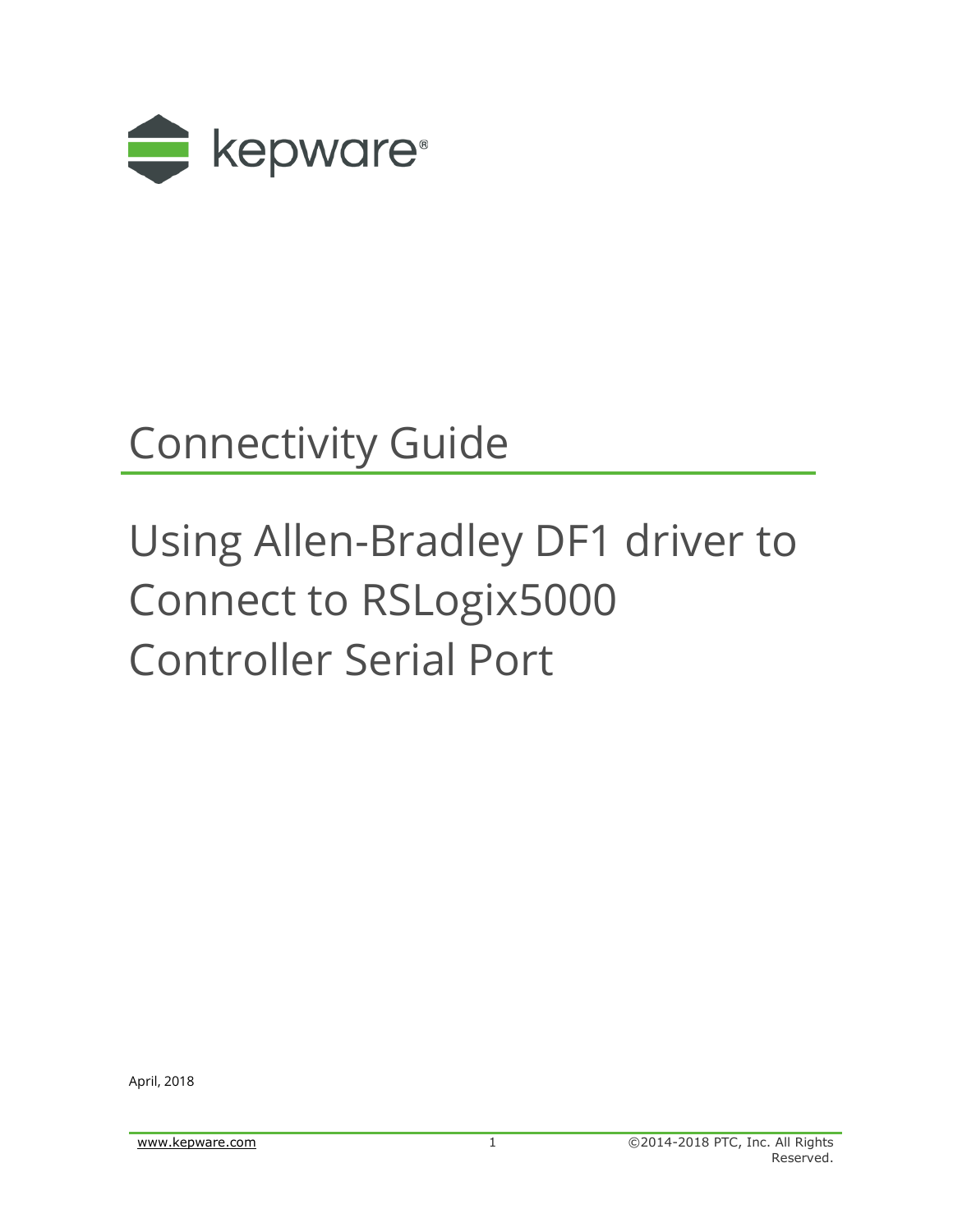### **Table of Contents**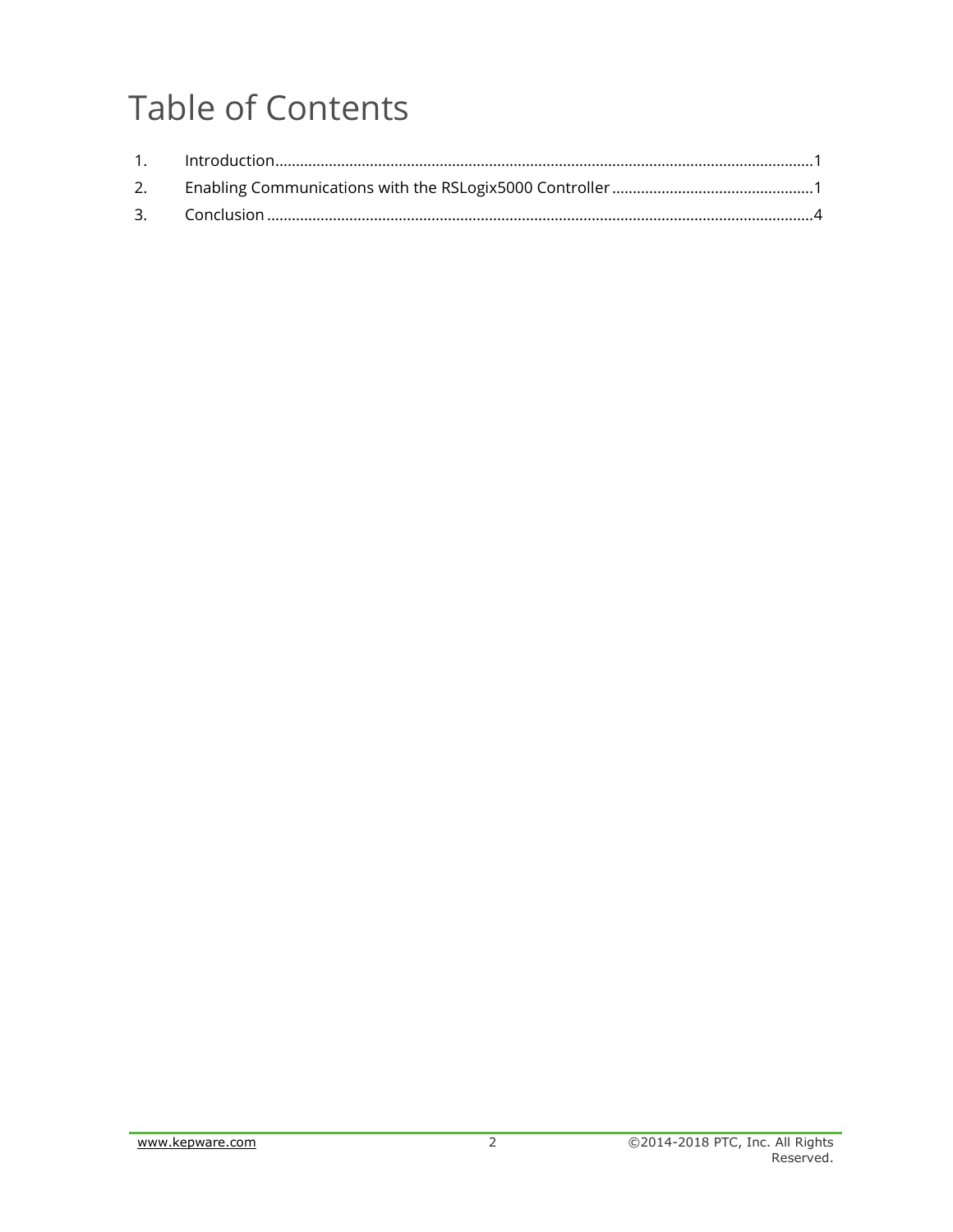#### <span id="page-2-0"></span>**1. Introduction**

The Allen-Bradley DF1 driver for KEPServerEX® can connect to the serial port of an RSLogix5000 family controller.

#### <span id="page-2-1"></span>**2. Enabling Communications with an RSLogix5000 Controller**

The RSLogix5000 controller tags must be mapped to the PLC/SLC data tables in RSLogix5000. For more information, refer to the instructions below.

1. In the RSLogix5000 controller's development software, select **Logic** | **Map PLC/SLC Messages**.

| <b>&amp; RSLogix 5000 - KEP_DEMO [1756-L63 18.11]</b> |                                         |                                  |  |  |  |  |
|-------------------------------------------------------|-----------------------------------------|----------------------------------|--|--|--|--|
| Search<br>File<br>Edit<br><b>View</b>                 | Logic<br>Communications<br><b>Tools</b> | <b>Window</b><br>Help            |  |  |  |  |
| 56<br>ê cê li<br>- 4                                  | Open                                    |                                  |  |  |  |  |
| <b>Offline</b>                                        | Monitor Tags                            | Path:<br><none></none>           |  |  |  |  |
| ш<br>No Forces                                        | Edit Tags                               |                                  |  |  |  |  |
| П<br>ā<br>No Edits                                    | Produced Tags                           | 4<br><b>Indi</b>                 |  |  |  |  |
| 队员<br>Redundancy                                      | Map PLC/SLC Messages                    | <b>N</b> Favorites $\bigwedge$ A |  |  |  |  |
| Controller Organizer                                  | Verify                                  |                                  |  |  |  |  |
| Start Page<br>Controller KEF<br>Controller            | I/O Eorcing                             |                                  |  |  |  |  |
| Controller<br>Power-Up                                | <b>SFC Forcing</b>                      |                                  |  |  |  |  |
| Tasks                                                 | Online Edits                            |                                  |  |  |  |  |
| MainTask<br>-- MainProgram                            | Unscheduled Programs                    |                                  |  |  |  |  |

2. In **PLC2,5 / SLC Mapping**, indicate the File Number to be referenced by non-RSLogix5000 controllers with the matching RSLogix5000 controller tags available in the dropdown menu. Once finished, click **OK**.

**Note:** In the example below, File Number 7 (or N7:0) is mapped to RSLogix5000 controller tag AINTARRAY, therefore the N7:0 to N7:99 data table elements will be mapped to the RSLogix5000 controller tags AINTARRAY[0] to AINTARRAY[99].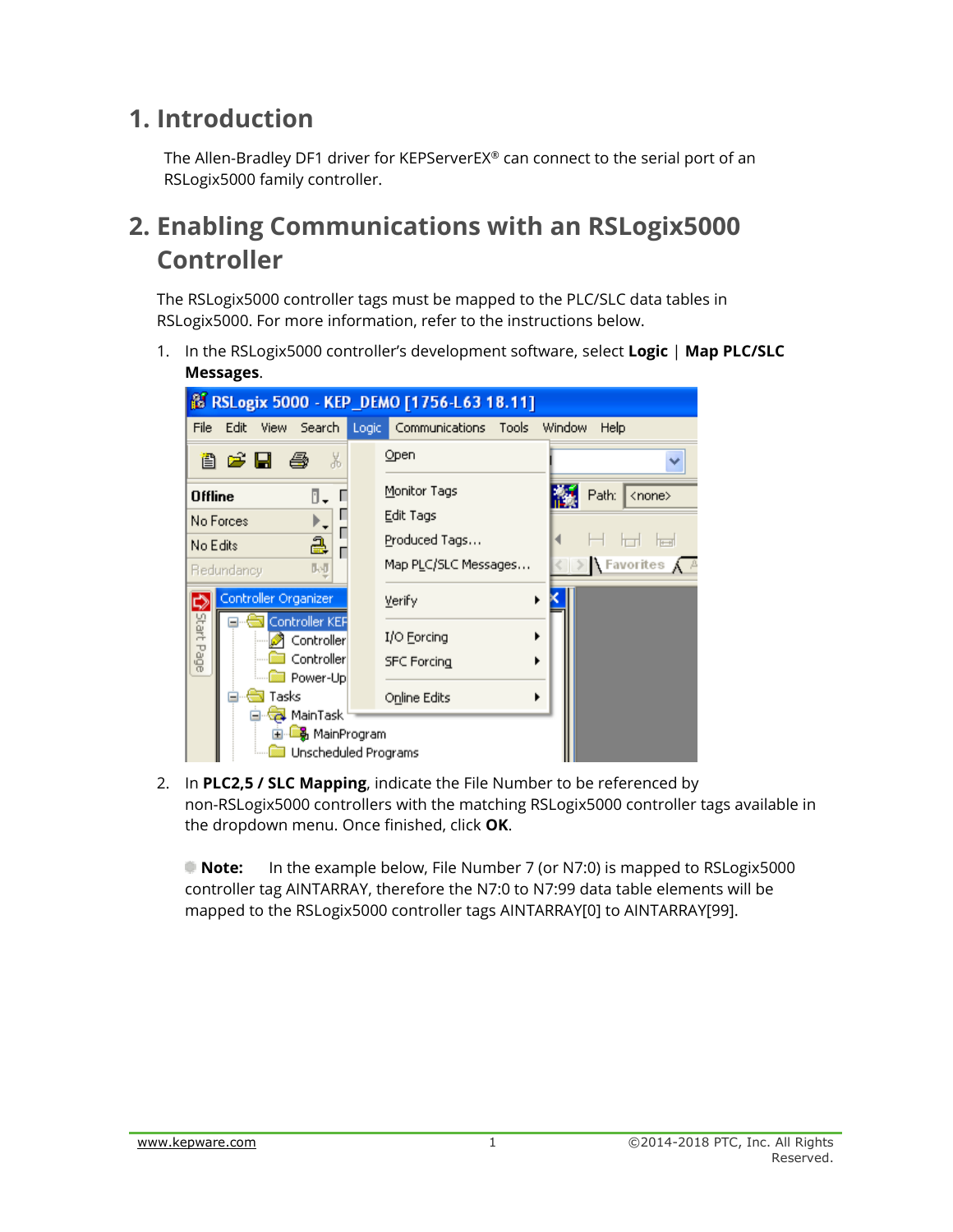| PLC2,5 / SLC Mapping       |                                                                                                                                                                                                                                                                                       |
|----------------------------|---------------------------------------------------------------------------------------------------------------------------------------------------------------------------------------------------------------------------------------------------------------------------------------|
| PLC 5 / SLC Mapping        | OΚ                                                                                                                                                                                                                                                                                    |
| <b>File Number</b><br>Δ.   | Name<br>Cancel                                                                                                                                                                                                                                                                        |
|                            | <b>AINTARRAY</b>                                                                                                                                                                                                                                                                      |
| 8                          | Help<br>AREALARRAY                                                                                                                                                                                                                                                                    |
| 9                          | <b>AREALARRAY</b>                                                                                                                                                                                                                                                                     |
|                            | Y. Enter Name Filter<br>Show: All Tags<br>v                                                                                                                                                                                                                                           |
| PLC 2 Mapping<br>Tag Name: | Description<br>Name<br><b>= B</b> Data Type<br>j<br><b>FI-ADINTARRAY</b><br>DINT[100]<br>Long (32-bit integers) to<br>f<br>INT[100]<br>⊞-AINTARRAY<br>Integer (16-bit integer) t<br>A<br><b>T-AREALARRAY</b><br><b>REAL[100]</b><br>Float (32-bit REAL) to b<br>Controller<br>Program |

3. Next, ensure that the serial settings in the RSLogix5000 controller match the serial settings in the Allen-Bradley DF1 driver. In RSLogix5000, these settings are located in **Controller Properties** | **Serial Port**.

| <sup>88</sup> Controller Properties - KEP_DEMO |                                    |               |              |                     |           |
|------------------------------------------------|------------------------------------|---------------|--------------|---------------------|-----------|
| Advanced                                       | <b>SFC Execution</b><br>File       | Redundancy    |              | Nonvolatile Memory  | Memory    |
| Serial Port<br>General                         | System Protocol                    | User Protocol | Major Faults | Minor Faults        | Date/Time |
| Mode:                                          | System<br>$\checkmark$             |               |              | Show Offline Values |           |
| Baud Rate:                                     | 19200<br>Y                         |               |              |                     |           |
| Data Bits:                                     | Y<br>8                             |               |              |                     |           |
| Parity:                                        | v<br>None                          |               |              |                     |           |
| Stop Bits:                                     | Y<br>1                             |               |              |                     |           |
| Control Line:                                  | No Handshake<br>Continuous Carrier | $\checkmark$  |              |                     |           |
| RTS Send Delay:                                | 0<br>[x20 ms]                      |               |              |                     |           |
| RTS Off Delay:                                 | 0<br>[x20 ms]                      |               |              |                     |           |
| DCD Wait Delay:                                | 0<br>$[x1 \text{ sec}]$            |               |              |                     |           |
|                                                |                                    |               |              |                     |           |
|                                                |                                    | 0K            | Cancel       | Apply               | Help      |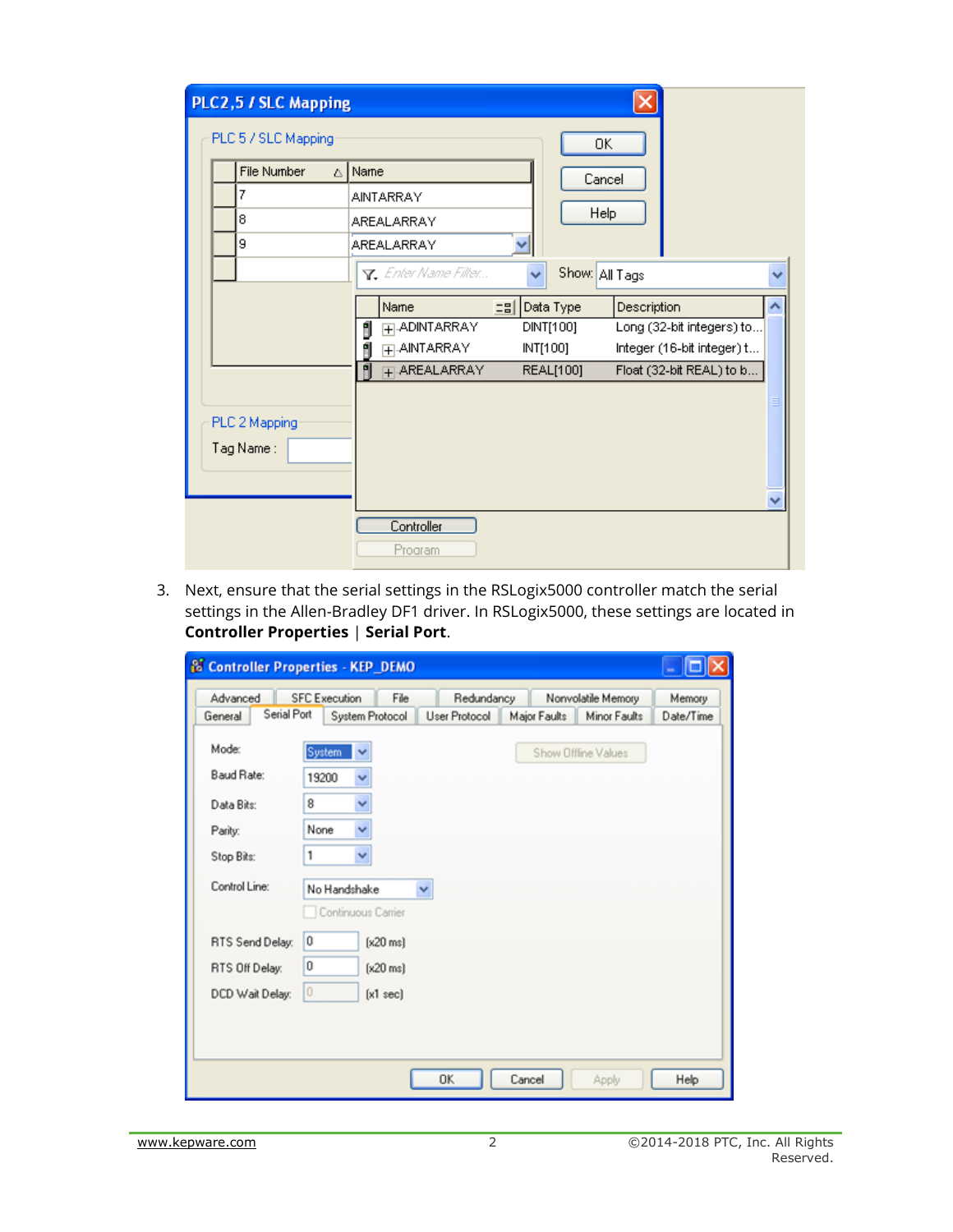4. On the **System Protocol** tab, verify the **Error Detection** setting and click **OK**.

| Advanced            |                                | <b>SFC Execution</b> | File            | Redundancy                              |                        |              | Nonvolatile Memory | Memory    |
|---------------------|--------------------------------|----------------------|-----------------|-----------------------------------------|------------------------|--------------|--------------------|-----------|
| General             | Serial Port                    |                      | System Protocol | User Protocol                           |                        | Major Faults | Minor Faults       | Date/Time |
| Protocol:           |                                | DF1 Point to Point   |                 | $\checkmark$                            | <b>Error Detection</b> |              |                    |           |
| Station Address:    |                                | 0                    |                 | ⊙BCC OCRC<br>Enable Duplicate Detection |                        |              |                    |           |
|                     | <b>NAK Receive Limit:</b>      | 3                    |                 |                                         |                        |              |                    |           |
|                     | <b>ENO Transmit Limit:</b>     | 3                    |                 |                                         |                        |              |                    |           |
| <b>ACK Timeout:</b> |                                | 50                   | [x20 ms]        |                                         |                        |              |                    |           |
|                     | Embedded Responses: Autodetect |                      |                 | ×                                       |                        |              |                    |           |
|                     |                                |                      |                 |                                         |                        |              |                    |           |
|                     |                                |                      |                 |                                         |                        |              |                    |           |
|                     |                                |                      |                 |                                         |                        |              |                    |           |
|                     |                                |                      |                 |                                         |                        |              |                    |           |
|                     |                                |                      |                 |                                         |                        |              |                    |           |
|                     |                                |                      |                 |                                         |                        |              |                    |           |
|                     |                                |                      |                 |                                         |                        |              |                    |           |

5. In the Allen-Bradley DF1 driver, open **Channel Properties** and then select the **Communications** tab. In **Serial Port Settings**, ensure that the values match what is set in the controller, then click **OK**.

| Property Groups                    | <b>Connection Type</b><br>$=$                    |                 |  |
|------------------------------------|--------------------------------------------------|-----------------|--|
| General                            | Physical Medium                                  | <b>COM Port</b> |  |
| <b>Serial Communications</b>       | Shared                                           | No              |  |
| <b>Write Optimizations</b>         | <b>Serial Port Settings</b><br>$\qquad \qquad =$ |                 |  |
| Advanced                           | COM ID                                           | 3               |  |
| <b>Communication Serialization</b> | <b>Baud Rate</b>                                 | 19200           |  |
| <b>Link Settings</b>               | Data Bits                                        | 8               |  |
|                                    | Parity                                           | None            |  |
|                                    | <b>Stop Bits</b>                                 |                 |  |
|                                    | <b>Flow Control</b>                              | None            |  |
|                                    | <b>Operational Behavior</b><br>$-$               |                 |  |
|                                    | Report Comm. Errors                              | Enable          |  |
|                                    | Close Idle Connection                            | Enable          |  |
|                                    | Idle Time to Close (s)                           | 15              |  |